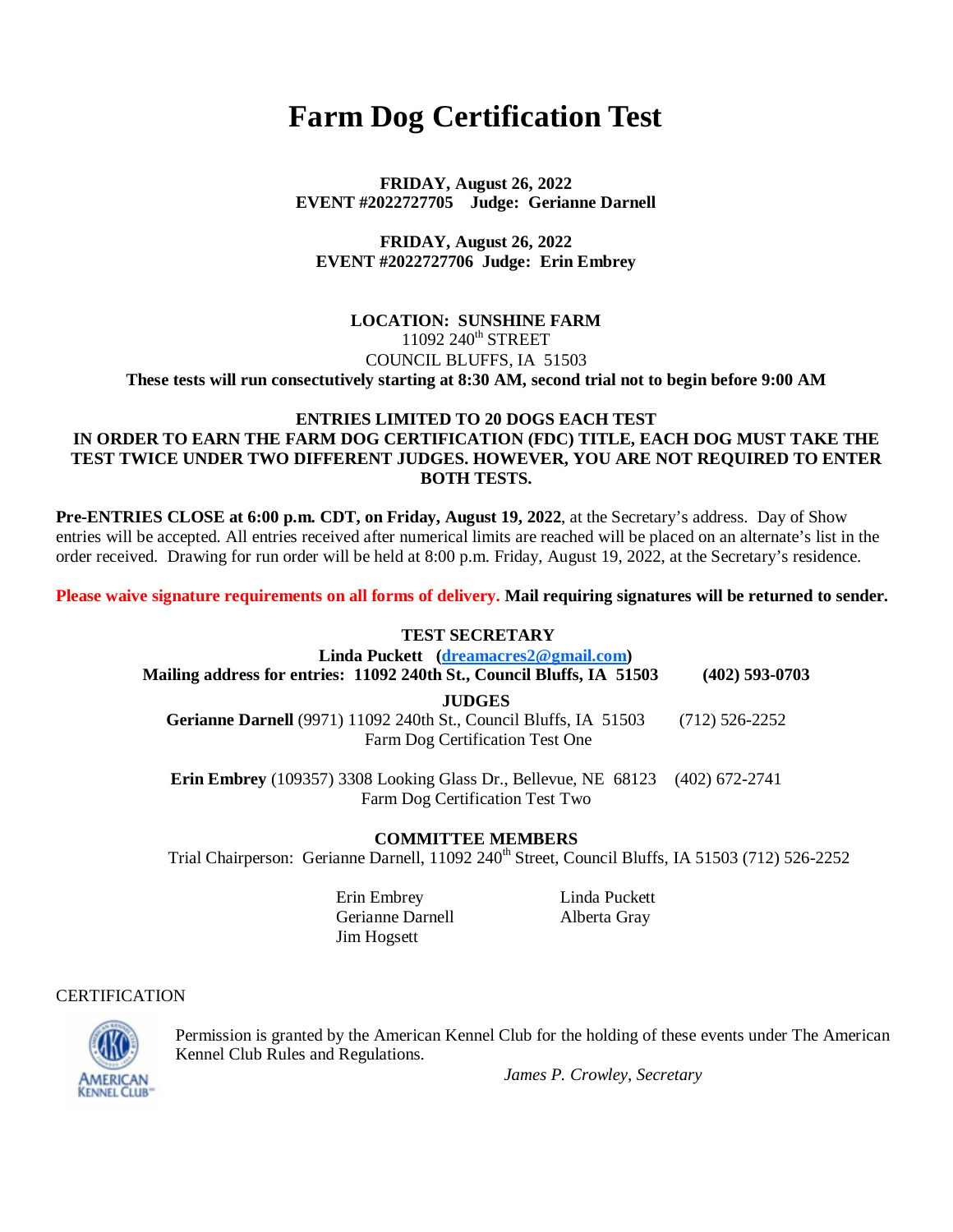## **DOGS ELIGIBLE TO ENTER**

The Farm Dog Certification Test (FDC) is open to all dogs at least nine (9) months of age that are individually registered with the AKC, recorded in the FSS program, dogs with PAL numbers, or dogs enrolled in the AKC Canine Partners Program. Females in season may NOT enter. Dogs with physical challenges (including amputees) are eligible to enter provided, in the opinion of the judge, they display no signs of physical discomfort and can safely complete the test.

#### **ENTRY FEES \$35 per dog per individual test or \$60 per dog for both tests** (Fees include \$3.50 AKC recording fee for each entry.) *Entries received without correct fees will be returned.*

# **S.O.S. WILL NOT REFUND ANY OVERPAYMENT IF THE OVERPAYMENT IS \$10.00 OR LESS.**

**Make checks payable to Sunshine Obedience School** (returned check fee is \$35). All entries must be submitted on official AKC entry forms, one dog per entry form. Photocopies of entries without the AKC agreement attached are NOT acceptable. Unsigned, incomplete, or illegible entries are NOT acceptable and cannot be entered in the trial. (AKC Rule CH 14, Sec 4) Faxed entries and/or credit cards cannot be accepted**.** 

# **PRE-ENTRIES CLOSE FRIDAY, August 19, 2022, at 6:00 p.m. CDT MAIL ENTRIES WITH FEES PAYABLE TO: Sunshine Obedience School C/O Linda Puckett, 11092 240th St., Council Bluffs, IA 51503**

*Please Note: By providing your e-mail address, you will receive your entry confirmation and judging schedule via email. You may notify the trial secretary that you prefer to receive the information via USPS.*

### **RIBBONS & ROSETTES**

# Qualifying: Dark Green Ribbon New Title: Dark Green & White Rosette

### **MOTELS**

Please make sure that you pick up after your dogs, so that these motels will continue to accept dogs. Some restrictions may apply. Double heck with motels regarding rates & dog policy when making your reservations.

Best Western, 2216  $27<sup>th</sup>$  Avenue, Council Bluffs, IA 51501 (712) 322-3150 (\$10 per pet per night)

Motel 6, 3132 S. Expressway, Council Bluffs, IA 51501, (712) 366-2405 (No Pet Fee)

Red Roof Inn,  $500\,30<sup>th</sup>$  Avenue, Council Bluffs, IA 51501, (712) 366-5555 (No Pet Fee)

The Western Inn, 1842 Madison Avenue, Council Bluffs, IA 51503, (800) 322-1842 (\$10 per pet per night)

Days Inn, 3208 South  $7<sup>th</sup>$  Street, Council Bluffs, IA 51501, (712) 366-9699 (\$15 per pet per night)

### **RV CAMPING**

Horseshoe Casino, 2701 23rd Avenue, Council Bluffs, IA (712) 308-5005

I-29 Hwy. 34 Campground, 19281 Hanna Avenue, Pacific Junction, IA (402) 690-4266 [14 miles south of Council Bluffs)

**All owners/exhibitors should be aware that the entire motel/RV site and grounds are considered within the trial limits. You will be responsible for all damage to your motel room and may be subject to disciplinary action in accordance with the rules of the AKC. Any abuse of the motel/adjoining grounds will be brought to the attention of the show giving club and its Trial Committee. Any exhibitor's entries may be refused for previous misuse of the motel/RV facilities. This is an AKC supported measure.**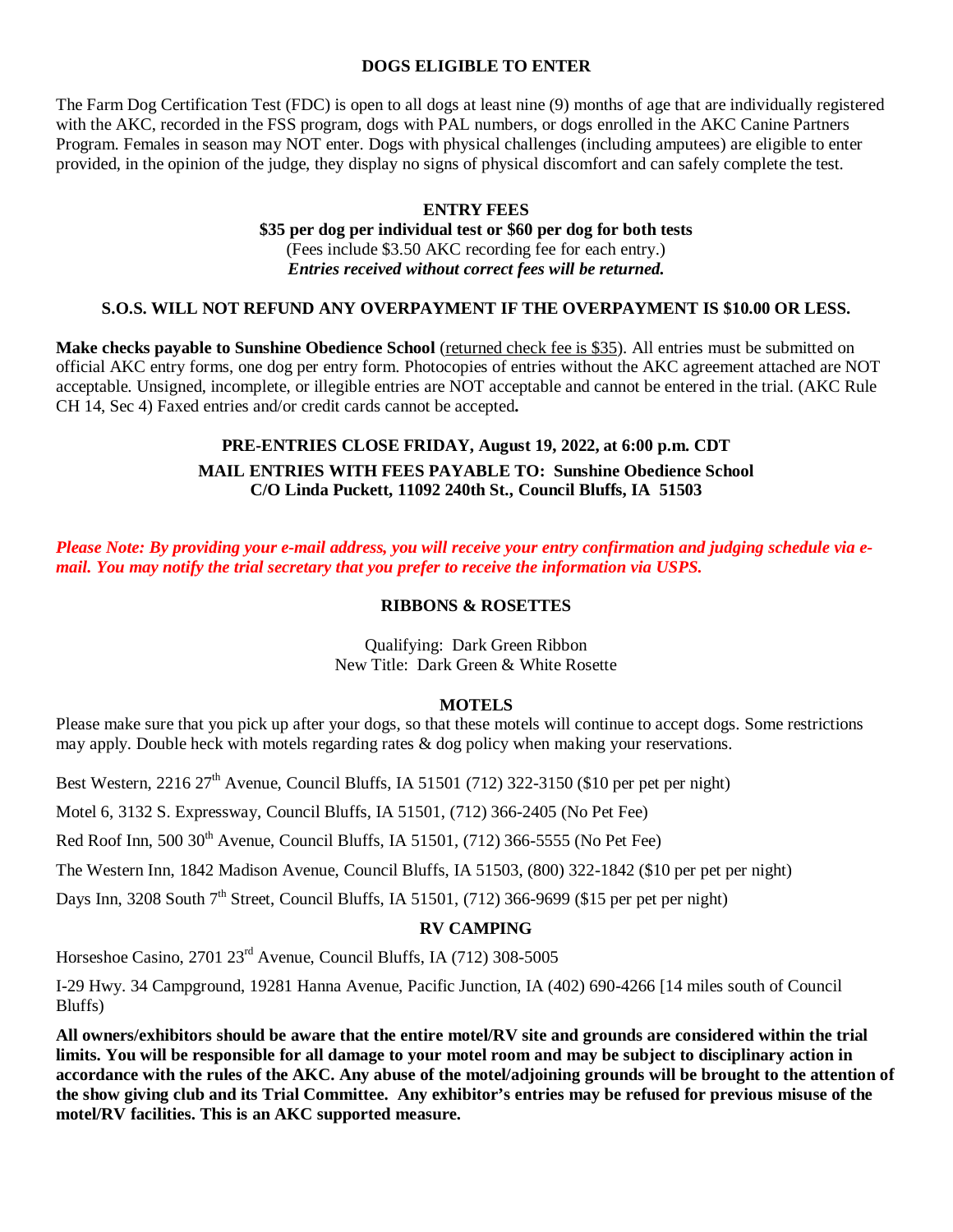# **NOTICES TO EXHIBITORS**

The Trial Site will be available to exhibitors at 7:30 a.m. Friday, August 26, 2022.

These tests will be held outdoors. A cool-off tub will be provided.

The safety of the dogs is our primary concern. By entering these tests, exhibitors acknowledge that they are familiar with the rules and regulations of this event, and that their dogs are familiar with and able to perform all requirements safely. Social Distancing requirements will be strictly enforced.

Dogs may not be left in closed vehicles without proper ventilation. If dogs are found in distress, Sunshine Obedience School will take appropriate action.

All dogs present must be held on leash or otherwise restricted. Under NO circumstances will dogs be allowed to disturb the resting stock or interfere outside the arena during another dog's test. (See Chapter 1, Section 20 of the AKC herding regulations.)

Entry fees will not be refunded if a dog is absent, unless the dog replaced by an alternate from the alternates' list; disqualified; excused; or barred from competition by action of the Judge or Trial Committee.

No entry fees will be refunded if the tests cannot open or be completed because of riots, civil disturbance, fire, an act of God, public emergency, an act of a public enemy, or any other cause beyond the control of the organizing committee**.**  BDOC reserves the right to cancel these trials in the event of extreme weather conditions and no entry fee refunds will be made in such case.

Owners are responsible for errors on completed entry forms, whoever may make such errors, and no entry fee will be refunded in event of such errors or cancellation of entries after the published closing date. Changes, additions, or corrections to entry forms must be received in writing, by telegram or e-mail prior to the close of entries. Those received by telephone are not acceptable.

Telephone, e-mail, and unsigned entries cannot be accepted. Entries not on an Official AKC Entry Form and photocopies of entry forms without the Agreement and Rules of the Official AKC Form are Not acceptable.

Post-dated and returned checks do not constitute a valid entry. A collection fee of \$35.00 will be added to the amount of each returned check.

No refund for duplicate entries. Care will be taken to find duplicates, however, if an entry has been processed, no refund will be made.

No entry shall be made and no entry shall be accepted which specifies any conditions as to its acceptance.

No alcoholic beverages allowed on the test site.

It is expressly understood that exhibitors alone are responsible for the behavior of their dogs and/or children. Any exhibitor whose dog and/or children create unnecessary disturbances or repeatedly engage in unsafe or disruptive behavior may, at the discretion of the Trial Committee, be asked to leave the trial site. There will be no refunds of entry fees, if a person is asked to leave the trial site.

Absolutely no dogs under 6 months of age are permitted on the trial grounds.

Exhibitors alone are responsible for being at the test area when it is their turn to run. Judges are not required to wait for any dog.

Exhibitors should follow their veterinarians' recommendations to assure their dogs are free of internal and external parasites, any communicable diseases, and have appropriate vaccinations.

Management is not responsible for the loss of, damage to, or death of any dog exhibited, or for the possessions of any participant, whether the result of accident or any other cause. It is expressly understood that every dog at the show is in the care and custody and control of its owner or handler during the entire time the dog is on the show premises.